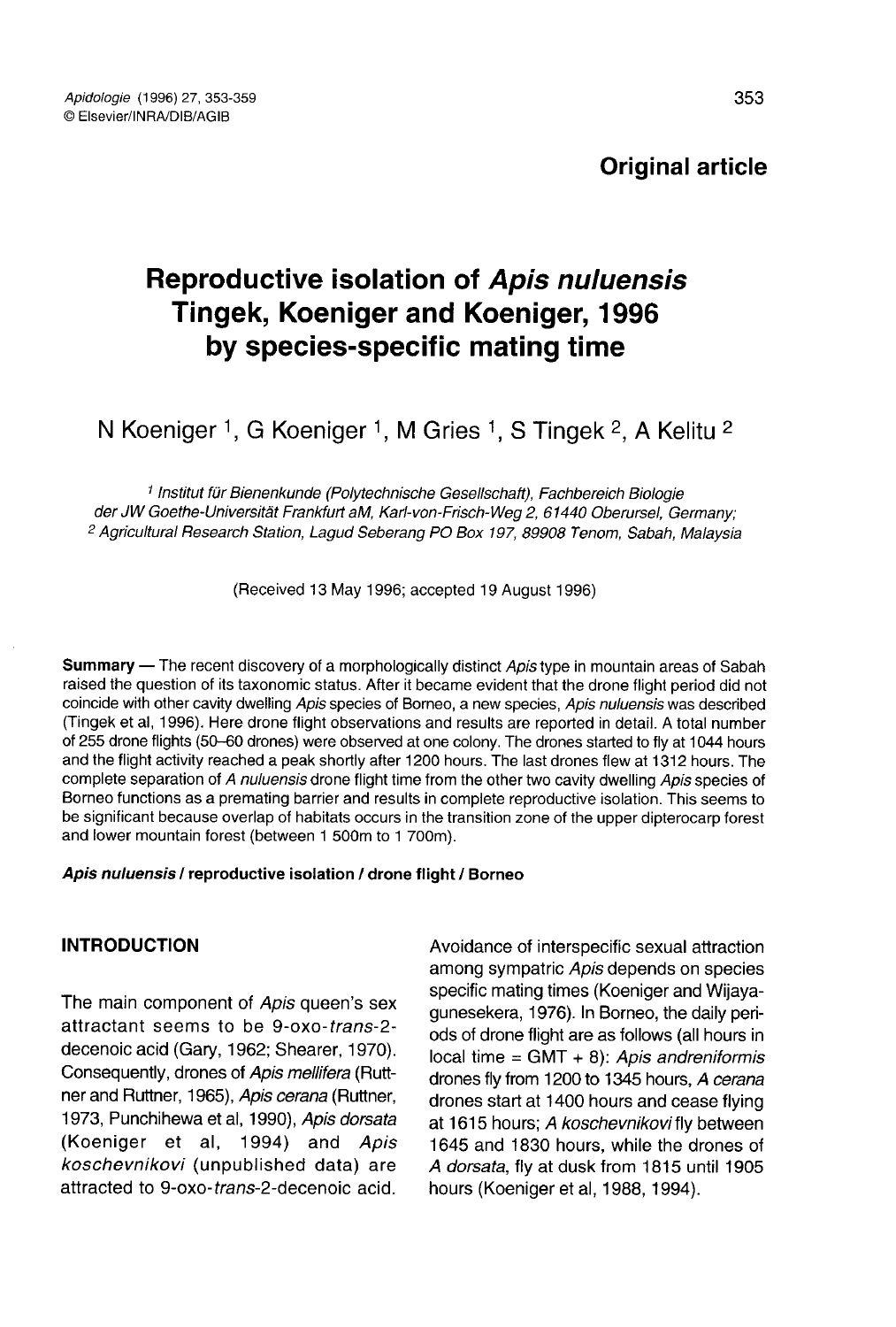The recent discovery of a morphologically distinct Apis type in mountain areas of Sabah raised the question of whether these bee populations were a distinct race adapted to the specific climatic conditions and vegetation of the highlands. In Apis the occurrence of mountain bees is a common phe nomenon. In Africa for example, A mellifera monticola is restricted to mountain forests on the slopes of the Kilimanjaro while the surrounding habitat of A mellifera scutellata is down in the East African Savannah (Meixner et al, 1989). Fertile hybrids between A m monticola and European bees are produced. Therefore, the African mountain bee is a race of A mellifera (Thrybom and Fries, 1992). Similarly, mountain forms of A cerana occur in the Himalayas, which show morphometrically distinct differences (Verma et al, 1994).

A different example is Apis laboriosa. Based on morphological differences between A dorsata and A laboriosa Sakagami et al (1980) concluded that these mountain bees deserved the taxonomic status of a species and, following the original classification of Smith, the name A laboriosa was revived.

Ruttner (1988) challenged this decision and argued that the morphological differences were of a quantitative nature and did not by themselves justify assigning a species status. Later, drone flight was observed at one colony and the mating flight period was found to be (in the early afternoon hours) separate from the drone flight period of A dorsata (Underwood, 1990). Consequently, the taxonomic status of A laboriosa as a species was generally accepted.

In the case of the mountain bees of Sabah, it became evident that the drone flight period did not coincide with other cavity dwelling Apis species of Borneo and a new species, Apis nuluensis, was described (Tingek et al, 1996). Here the drone flight observations for this new species are reported.

#### MATERIAL AND METHODS

A colony of A nuluensis was found opposite the Gunung Emas Rest House, which is situated at the road which connects Kota Kinabalu and Tambunan (54 km from Kota Kinabalu). The hollow tree in which the colony had built its nest was situated about 150 m above the Rest House on a steep slope at an elevation of 2 040 m. The only entrance of the nest was about 1.6 m above the ground.

For the 4 days of observation, the tempera ture ranged from 15 °C at 0800 hours to about 18 °C at 1200 hours. In the early afternoon, 20 °C was reached during short periods of sunshine. The sky was cloudy and a light drizzle occurred occasionally in the morning hours between 0800 and 1000 hours.

From a distance of 1 m, we watched the nest entrance for 4 days (23/2/95, 28/2/95, 1/3/95; 2/3/95) from 0800 to 1600 hours (on 23/2/95 from 1100 to 1500 hours only). A further day of observation was done at Tenom (3/3/95) where 12 drones of A nuluensis were transported from Gunung Emas in a mixed colony of A cerana and A nuluensis. We used a timer and departures of drones were counted during periods of 4 min 50 s which were separated by an interval of 10 s, during which we did not watch the entrance, but recorded the observations.

At the end of our observations at Gunung Emas we opened the hollow tree and estimated the colony contained 50-60 drones (many of them flying). We did not find the queen. Part of the A nuluensis colony, 12 drones and three combs, were transferred into a hive with queenless A cerana workers. The same night it was transported about 200 km and placed in an apiary in ARS Tenom (elevation of Tenom = 300 m). During the next day drone flight was observed. The hive was attacked by Ponerine ants during the following night and the A nuluensis drones were killed.

#### RESULTS

In Gunung Emas we observed a total number of 255 drone flights, which were summarized in 15 min intervals (table I). The first drones started out at 1044 hours and the flight activity reached a plateau after 1115 hours with a peak shortly after 1200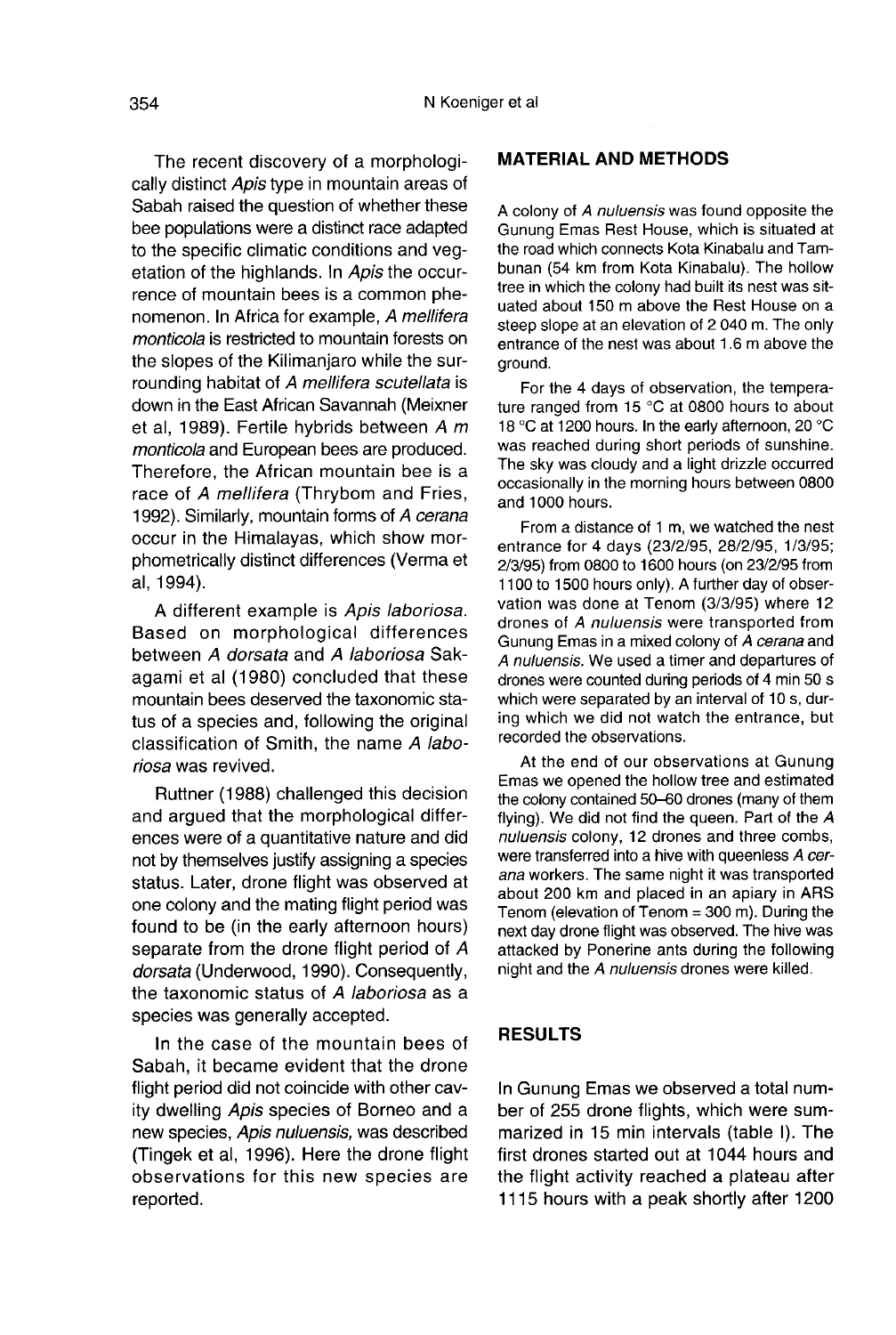| Interval (hours) | Date   |       |       |                          | Σ  | %    |
|------------------|--------|-------|-------|--------------------------|----|------|
|                  | 23/02* | 28/02 | 01/03 | <b>ALCOHOL:</b><br>02/03 |    |      |
| 1045-1100        |        |       |       | 3                        | з  | 1.2  |
| 1100-1115        |        |       | 4     | 8                        | 12 | 4.7  |
| 1115-1130        |        | 0     | 14    | 13                       | 27 | 10.6 |
| 1130-1145        |        | 0     | 12    | 11                       | 23 | 9.0  |
| 1145-1200        |        | з     | 20    | 8                        | 31 | 12.2 |
| 1200-1215        | 9      | 5     | 35    | 12                       | 61 | 23.9 |
| 1215-1230        | з      |       | 22    | 6                        | 32 | 12.5 |
| 1230-1245        |        | 6     | 18    | 5                        | 33 | 13.0 |
| 1245-1300        |        | 2     | 19    | 6                        | 28 | 11.0 |
| 1300-1315        |        | 0     | 4     |                          | 5  | 2.0  |

Table I. Number of departing A nuluensis drones in intervals of 15 min at the natural nesting site (Gunung Emas).

Time of observation from 0800 to 1600 hours (\* observed from 1100 to 1500 hours). No drone flights occurred before 1045 and after 1315 hours

hours. After 1300 hours the flight activity decreased and the last drone started out at 1312 hours. In Tenom the drones started out earlier (1005 hours) and flew even longer (1348 hours) (table II). This was a period of more than 3 h which seemed to be rather long in comparison to the other Apis species of Sabah (fig 1).

### **DISCUSSION**

The collection of foraging bees from flowers in the highlands of Sabah during three excursions (years) resulted in ten local samples each containing about 10-30 speci mens (Tingek et al, 1996). Though foraging bees were abundant at many places, the thick mountain vegetation and rocky habitats made it impossible to follow homing foragers to their nesting site and we did not succeed in locating a colony. Further, Mount Kinabalu as well as part of the Crocker Range are protected natural reserves with

Table II. Number of departing A nuluensis drones in intervals of 15 min in Tenom.

| Intervals (hours)                                                                                                                                                                               | Departing drones                                                        |
|-------------------------------------------------------------------------------------------------------------------------------------------------------------------------------------------------|-------------------------------------------------------------------------|
| 1000-1015<br>1015–1030<br>1030-1045<br>1045-1100<br>1100–1115<br>1115-1130<br>1130-1145<br>1145–1200<br>1200–1215<br>1215–1230<br>1230-1245<br>1245-1300<br>1300-1315<br>1315–1330<br>1330-1345 | 2<br>1<br>2<br>2<br>5<br>7<br>5<br>5<br>6<br>4<br>3<br>2<br>1<br>1<br>1 |
| 1345-1400<br>Σ                                                                                                                                                                                  | 48                                                                      |

Date of observation 03/03. Time of observation from 0800 to 1600 hours. No drone flights occurred before 1000 and after 1400 hours.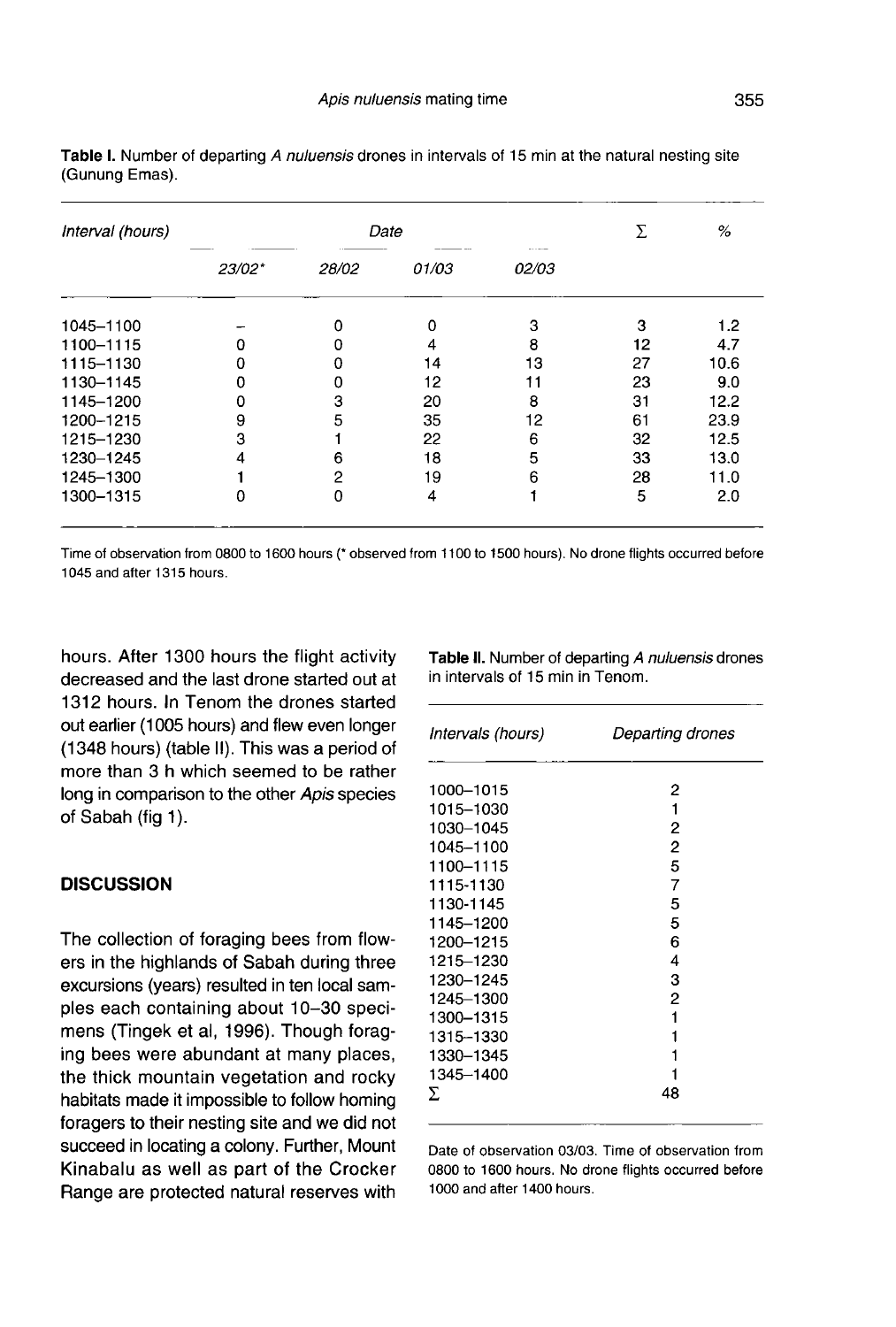Drone flight periods



Fig 1. Daily flight activity of drones of five Sabahan Apis species.  $Aa = A$  andreniformis;  $Ac = A$  cerana;  $Ad = A$  dorsata:  $Ak = A$  koschevnikovi:  $An = A$  andreniformis.

limited admittance. However, we were informed of a colony near the Gunung Emas Rest House.

The observations on drone flight were made at the single colony of A nuluensis which had about 50-60 drones. Later, 12 of these drones were observed in Tenom and flew under very different environmental conditions. The colony was queenless and had about 60% A cerana workers. The temperature was 28 °C compared to 18 °C in Gunung Emas. Nevertheless, the drones performed regular flights and the median value of the starts was at 1145 hours which was close to 1200 hours (median in Gunung Emas). Therefore, the flight activity pattern of A nuluensis seemed to be rather independent of environmental conditions. Also previous experiments with cross-fostered drones of the closely related species A cer-

ana and A koschevnikovi indicated that the drone's flight period was fairly independent of colony influence and depended mainly of the genome of the drone (Koeniger et al, 1994). Further, regional variation among colonies of A cerana and among A koschevnikovi were small and did not exceed 15 min (Koeniger and Wijayagunasekera, 1976; Koeniger et al, 1988; Punchihewa et al, 1990).

The comparison with the other Sabahan Apis species (fig 1) shows a slight overlap with the drone flight time of A andreniformis. However, the mountainous habitat of A nuluensis and the natural distribution of the small free-nesting A andreniformis are well separated. According to our collection data, A andreniformis is a lowland bee in Sabah and rarely occurs higher than 1 000 m while the lower border of the natural distribution of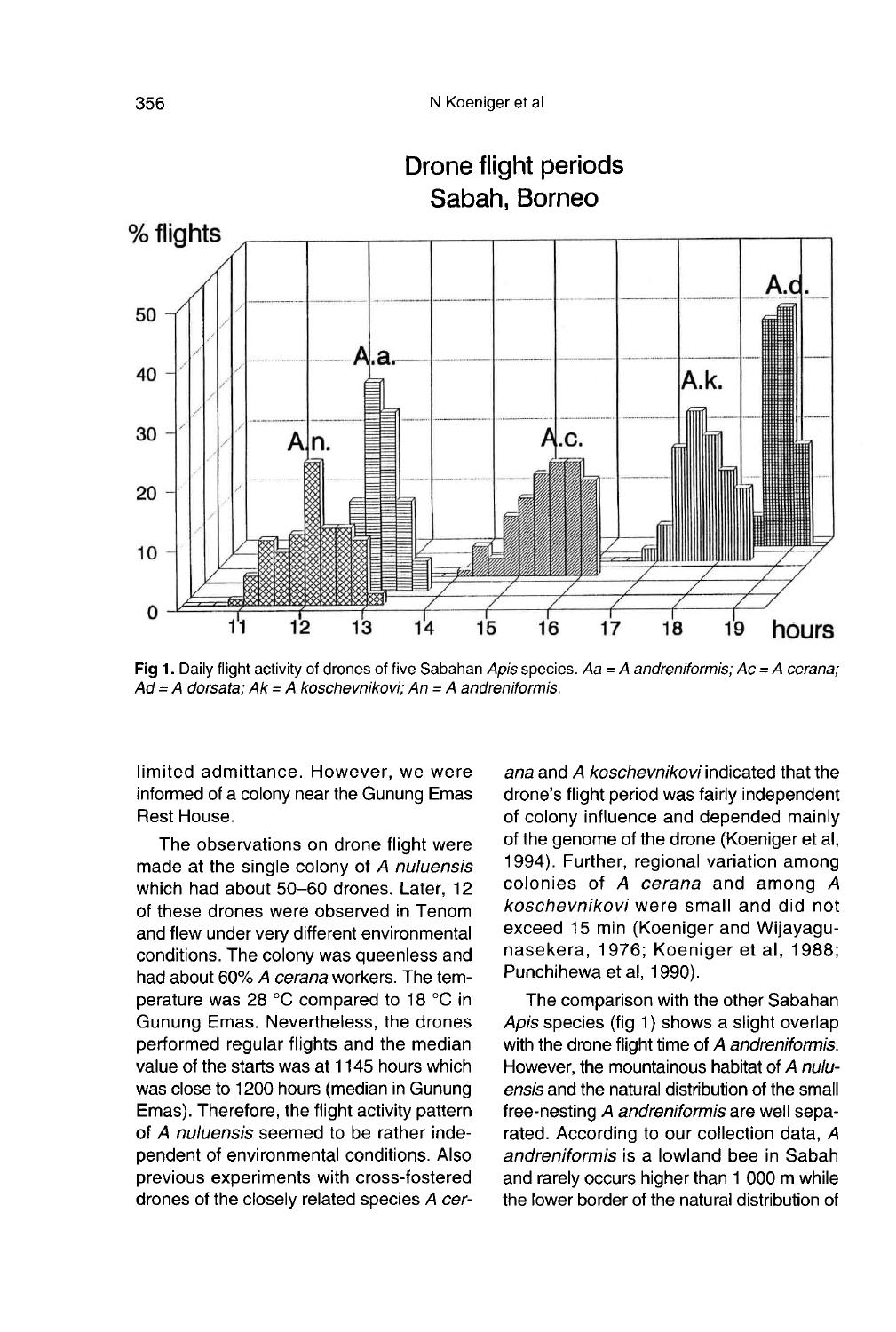A nuluensis is established at an elevation of 1 500 m (upper dipterocarp forest) (Tingek et al, 1996). Thus, interspecific interactions during mating with A andreniformis are unlikely.

In the transition zone of the upper dipterocarp forest and lower mountain forest (between 1 500 and 1 700 m), three cavity nesting Apis species forage at flowers of the same plant species. There, a complete separation of A nuluensis drone flight time from the other two cavity dwelling species of Borneo, A cerana and A koschevnikovi, functions as a premating barrier (Ruttner, 1988) and results in complete reproductive isolation. In locations from 1 700 to 3 400 m, Apis nuluensis is the only honeybee species present, and A koschevnikovi and A cerana (but not A nuluensis) are found below 1 500 m from lowland up to the upper dipterocarp forest (Tingek et al, 1996).

Résumé — Isolement reproductif d'Apis nuluensis Tingek, Koeniger et Koeniger, 1996 dû à la période d'accouplement spécifique à l'espèce. Les mâles d'Apis sont attirés par l'acide céto-9 décène-2 oïque et l'attraction sexuelle interspécifique entre les espèces sympatriques d'Apis est évitée par la présence de périodes d'accouplement spécifiques à chaque espèce. À Bornéo les plages horaires de vol des mâles sont les suivantes : les mâles d'A andreniformis volent de 12 h à 13 h 45, ceux d'A cerana de 14 h à 16 h 15 ; les mâles d'A koschevnikovi volent entre 16 h 45 et 18 h 30 et ceux d'A dorsata à la tombée de la nuit de 18 h 15 à 19 h 05. La découverte récente, dans les régions montagneuses de Sabah, d'un type d'Apis morphologiquement différent pose la question de son statut taxonomique. La période de vol de ses mâles ne coïncide pas avec celle des autres espèces d'Apis nidifiant dans des cavités à Bornéo ; en conséquence une nouvelle espèce a été décrite (Tingek et al, 1996). Ce travail présente les observations faites sur le vol des mâles. À

Gunung Emas (altitude 2 040 m) nous avons observé 255 vols de mâles et les avons regroupés par périodes de 15 minutes (tableau I). Les premiers mâles s'envolent à 10 h 44, le dernier à 13 h 12. À Tenom les mâles commencent plus tôt, à 10 h 05, et volent plus longtemps, jusqu'à 13 h 48 (tableau II). Cette période de vol de plus de 3 heures apparaît longue comparée à celles des autres espèces d'Apis présentes à Sabah. Les observations sur le vol des mâles ont été faites sur cette seule colonie d'A nuluensis qui avait environ 50 à 60 mâles. Par la suite 12 mâles ont été transportés et observés à Tenom, où ils volaient dans des conditions écologiques différentes. Néanmoins les mâles ont effectué des vols réguliers et la moyenne des départs à Tenom s'est située à 11 h 45, contre 12 h à Gunung Emas. Des expériences antérieures avec des transferts réciproques de mâles de deux espèces étroitement apparentées, A cerana et A koschevnikovi, ont montré que la période de vol des mâles est totalement indépendante de l'influence de la colonie et dépend principalement du génome du mâle (Koeniger et al, 1994). La période de vol des mâles d'A nuluensis, totalement séparée de celle des deux autres espèces d'Apis nidifiant dans des cavités à Bornéo, fonctionne comme une barrière antiaccouplement et aboutit à un isolement reproductif total. Cela semble important car les habitats se chevauchent. Dans la zone de transition entre le haut de la forêt à diptérocarpacées et le bas de la forêt de montagne (de 1 500 à 1 700 m) les trois espèces d'abeilles butinent les fleurs des mêmes espèces botaniques. Entre 1 700 et 3 400 m, A nuluensis est la seule espèce d'abeille mellifère présente. Au dessous de 1 500 m, des plaines jusqu'à la partie supérieure de la forêt à diptérocarpacées, on trouve Apis koschevnikovi et A cerana, mais pas A nuluensis.

Apis nuluensis / isolement reproductif / vol de mâles / Bornéo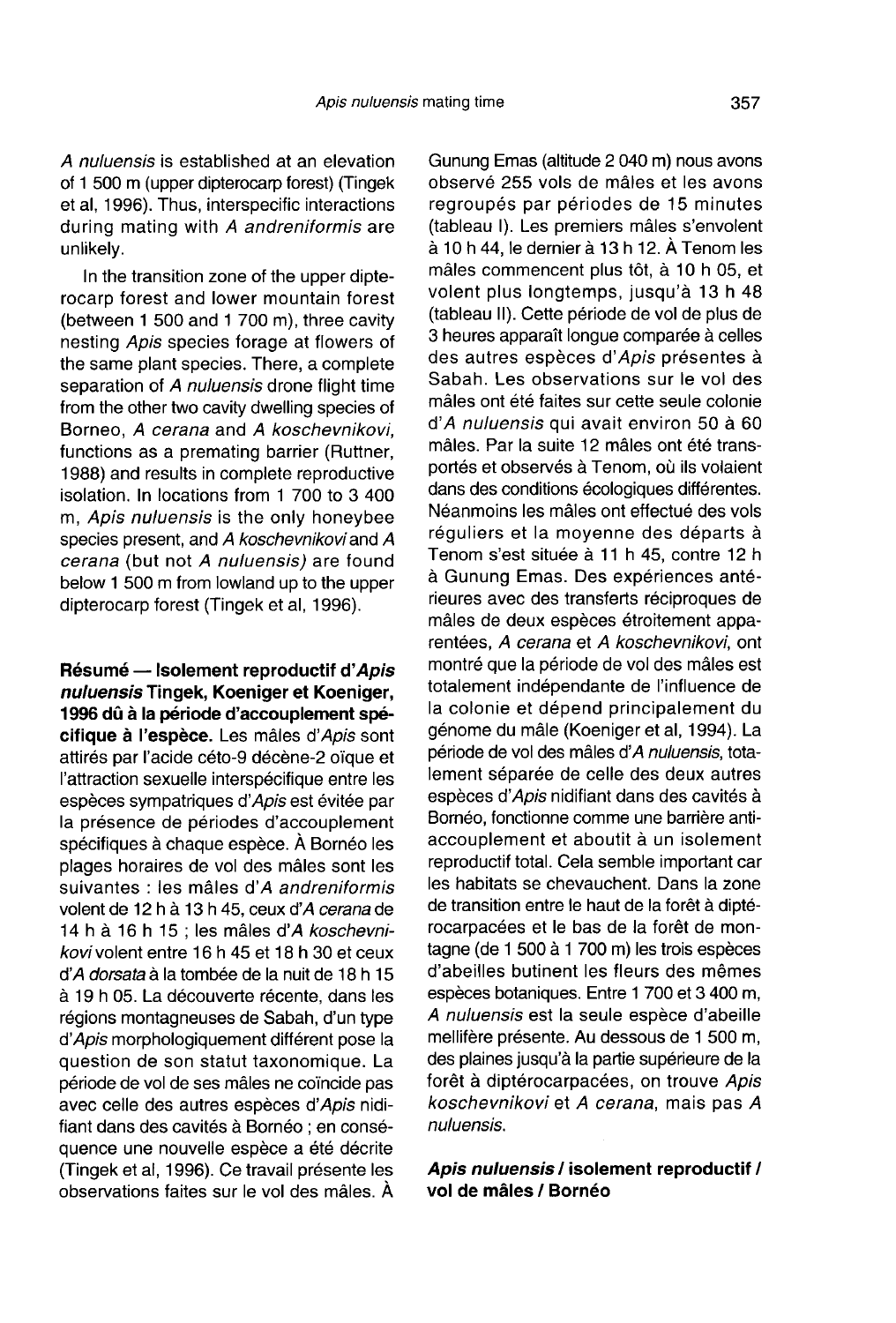Zusammenfassung — Reproduktive Isolation von Apis nuluensis Tingek, Koeniger und Koeniger, 1996 durch artspe-<br>zifische Paarungszeiten. Die Paarungszeiten. Die 9-Oxo-trans-2-Decensäure ist für die Drohnen aller Apis-Arten attraktiv und die Vermeidung interspezifischer sexueller Anziehung zwischen sympatrischen Apis-Arten beruht auf artspezifischen Paarungszeiten. Die täglichen Drohnenflugzeiten in Borneo verteilen sich folgendermassen : Apis andreniformis-Drohnen fliegen zwischen 12.00 h und 13.45 h, Apis cerana-Drohnen starten um 14.00 h und stellen ihren Flug um 16.15 h ein; Apis koschevnikovi-Drohnen fliegen zwischen 16.45 und 18.30 h, während Drohnen von Apis dorsata in der Dämmerung von 18.15 bis 19.05 h ausfliegen. Nach der kürzlichen Entdeckung eines morphologisch unterschiedlichen Apis - Typus erhob sich die Frage nach dessen taxonomischen Status. Nachdem offensichtlich geworden war, daß deren Drohnenflugzeit nicht mit der der anderen höhlenbewohnenden Apis-Arten von Borneo übereinstimmte, wurde sie als eine neue Art Apis nuluensis beschrieben (Tingek et al 1996). Hier geben wir eine genaue Beschreibung der Drohnenflugzeiten. In Gunung Emas (Höhe über dem Meeresspiegel 2040 m) beobachteten wir insgesamt 255 Drohnenflüge, die in Intervallen von 15 min zusammengefaßt wurden (Tabelle I). Die ersten Drohnen starteten um 10.44 h und der letzte Drohn um 13.12 h. In Tenom starteten die Drohnen früher, um 10.05 h und flogen länger, bis 13.48 h (Tabelle II). Dieser Zeitraum von mehr als drei Stunden war im Vergleich zu den anderen Apis-Arten von Sabah relativ lang (Abb 1). Die Beobachtungen der Drohnenflugzeiten wurden an einem Volk durchgeführt, das etwa 50 bis 60 Drohnen enthielt. Später wurden 12 nach Tenom überführte Drohnen beobachtet, wo sie unter unterschiedlichen Umgebungsbedingungen ausflogen. Dort führten sie nichtsdestoweniger regelmäßige Paarungsflüge aus mit einem Median bei 11.45 h in Tenom

im Vergleich zu 12.00 h in Gunung Emas. Frühere Experimente mit in Völkern der gegenseitigen Arten aufgezogenen Drohnen der nahverwandten Arten Apis cerana und A koschevnikovi hatten darauf hingewiesen, dass die Drohnenflugzeiten ziemlich unabhängig vom Einfluß der Völker und im wesentlichen vom Genom der Drohnen bestimmt sind. Die völlige zeitliche Trennung der Drohnenflugzeiten von Apis nuluensis von den anderen beiden höhlenbewohnenden Apis-Arten hat die Funktion einer Paarungssperre mit dem Ergebnis einer völligen reproduktiven Isolation. Dies ist bedeutsam, da die Habitate sich überschneiden. In der Übergangszone zwischen dem oberen dipterocarpen Wald und dem unteren Bergwald (zwischen 1500 m und 1700 m) besammeln alle drei Arten Blüten der gleichen Pflanzenarten. Oberhalb von 1700 m und bis zu 3400 m ist Apis nuluensis die einzige Honigbienenart. Unterhalb 1500 m, vom Unterland bis zu dem oberen dipterocarpen Wald werden Apis koschevnikovi und Apis cerana, jedoch nicht Apis nuluensis gefunden.

## Apis nuluensis/reproduktive Isolation / Drohnenflug / Borneo

#### REFERENCES

- Gary NE (1962) Chemical mating attractants in the queen honeybee. Science 136, 773-774
- Koeniger G, Koeniger N, Tingek S (1994) Crossfostered drones of Apis cerana (Fabricius 1793) and Apis koschevnikovi (Buttel-Reepen 1906) fly at their species specific mating times. Insectes Soc 41, 73-78
- Koeniger N, Wijayagunasekera HNP (1976) Time of drone flight in the three Asiatic honeybee species (Apis cerana, Apis florea, Apis dorsata). J Apic Res 15, 67-71
- Koeniger N, Koeniger G, Tingek S, Mardan M, Rinderer TE (1988) Reproductive isolation by different time of drone flight between Apis cerana Fabricius 1793 and Apis vechti (Maa, 1953). Apidologie 19, 103-106
- Koeniger N, Koeniger G, Tingek S, Kalitu A, Mardan M (1994) Drones of Apis dorsata (Fabricius 1793) con-